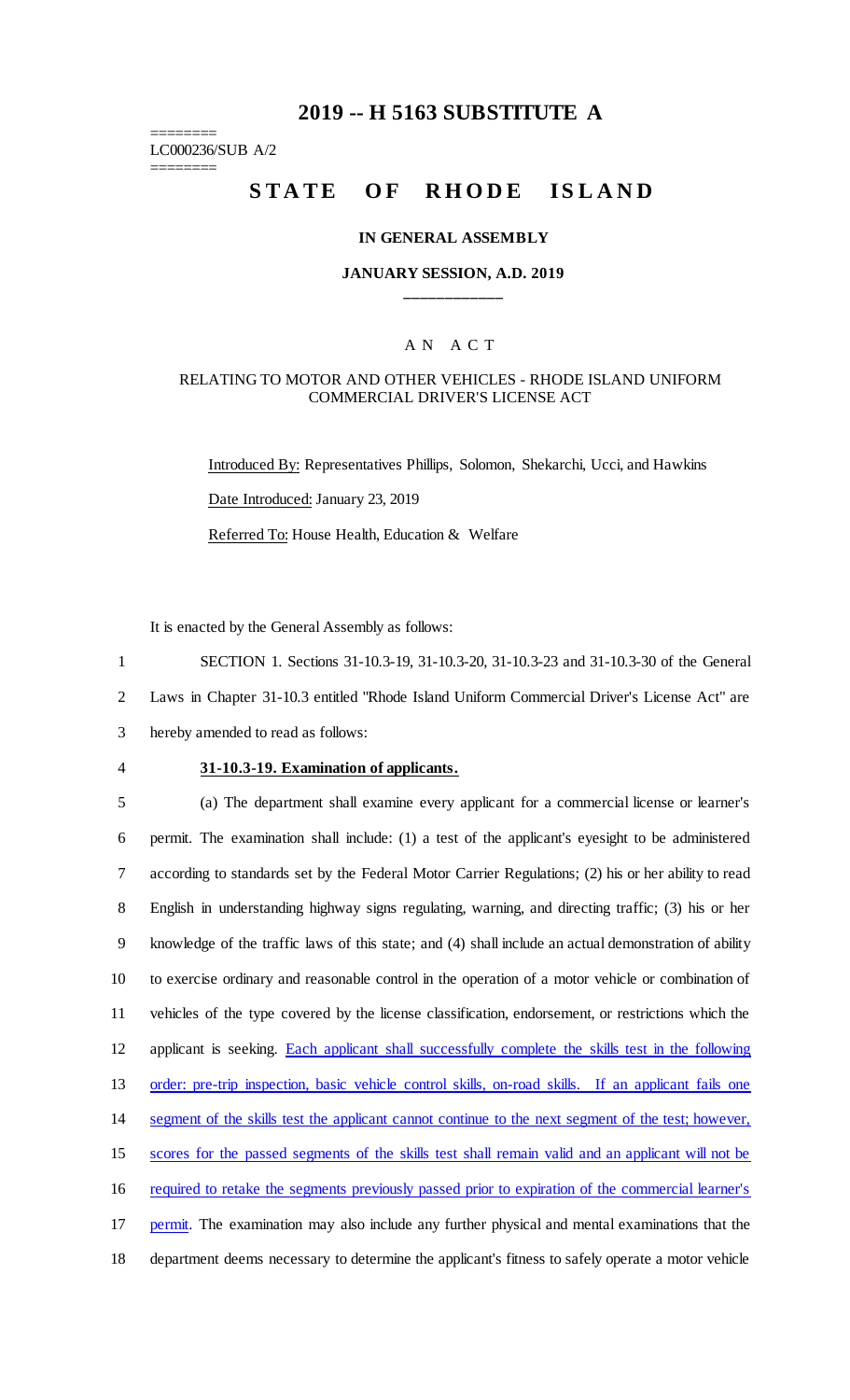upon the highways.

| $\mathbf{2}$   | (b) A nonresident, who establishes residence in the state of Rhode Island and makes                   |
|----------------|-------------------------------------------------------------------------------------------------------|
| 3              | application for a Rhode Island commercial license, shall not be required to demonstrate his or her    |
| $\overline{4}$ | ability to operate a motor vehicle, unless the examiner has reason to believe such a demonstration    |
| 5              | is needed; provided, that the nonresident surrenders a valid commercial license that was issued       |
| 6              | under the requirements of the Commercial Motor Vehicle Safety Act of 1986 (see now 49 U.S.C.          |
| 7              | § 31101 et seq.); may be as amended from time to time by another state.                               |
| $8\,$          | (c) The department shall be permitted to promulgate rules and regulations pertaining to               |
| $\overline{9}$ | third-party testing for the skills tests required for commercial driver's licenses in accordance with |
| 10             | 49 CFR Part 383, as it may be revised from time to time.                                              |
| 11             | 31-10.3-20. Fees.                                                                                     |
| 12             | The fees charged for commercial licenses, endorsements, classifications, restrictions, and            |
| 13             | required examinations shall be as follows:                                                            |
| 14             | (1) For every commercial operator's first license, thirty dollars (\$30.00);                          |
| 15             | (2) For every renewal of a commercial license, fifty dollars (\$50.00);                               |
| 16             | (3) For every duplicate commercial license, ten dollars (\$10.00);                                    |
| 17             | (4) For every duplicate commercial instruction learner's permit, ten dollars (\$10.00);               |
| 18             | (5) For any change of:                                                                                |
| 19             | (i) Classification(s), ten dollars $(\$10.00)$ ;                                                      |
| 20             | (ii) Endorsement(s), ten dollars $(\$10.00)$ ;                                                        |
| 21             | (iii) Restriction(s), ten dollars $(\$10.00)$ ;                                                       |
| 22             | (6) For every written and/or oral examination, ten dollars (\$10.00);                                 |
| 23             | (7) The Rhode Island board of education shall establish fees that are deemed necessary                |
| 24             | for the Community College of Rhode Island to administer the skill test, not to exceed one             |
| 25             | hundred dollars (\$100);                                                                              |
| 26             | (8) For every commercial Class P (learner's permit) first license, thirty dollars (\$30.00);          |
| 27             | and, sixty dollars (\$60.00)                                                                          |
| 28             | (9) For every renewal of a commercial Class P (learner's permit) license, thirty dollars              |
| 29             | \$30.00.                                                                                              |
| 30             | 31-10.3-23. Expiration of licenses.                                                                   |
| 31             | Every commercial license issued by the department shall expire on the licensee's birth                |
| 32             | date in the fifth year following the initial issuance, excluding Class P (learner's permit) licenses  |
| 33             | commercial learner's permits which shall expire one hundred eighty (180) days one year from the       |
|                |                                                                                                       |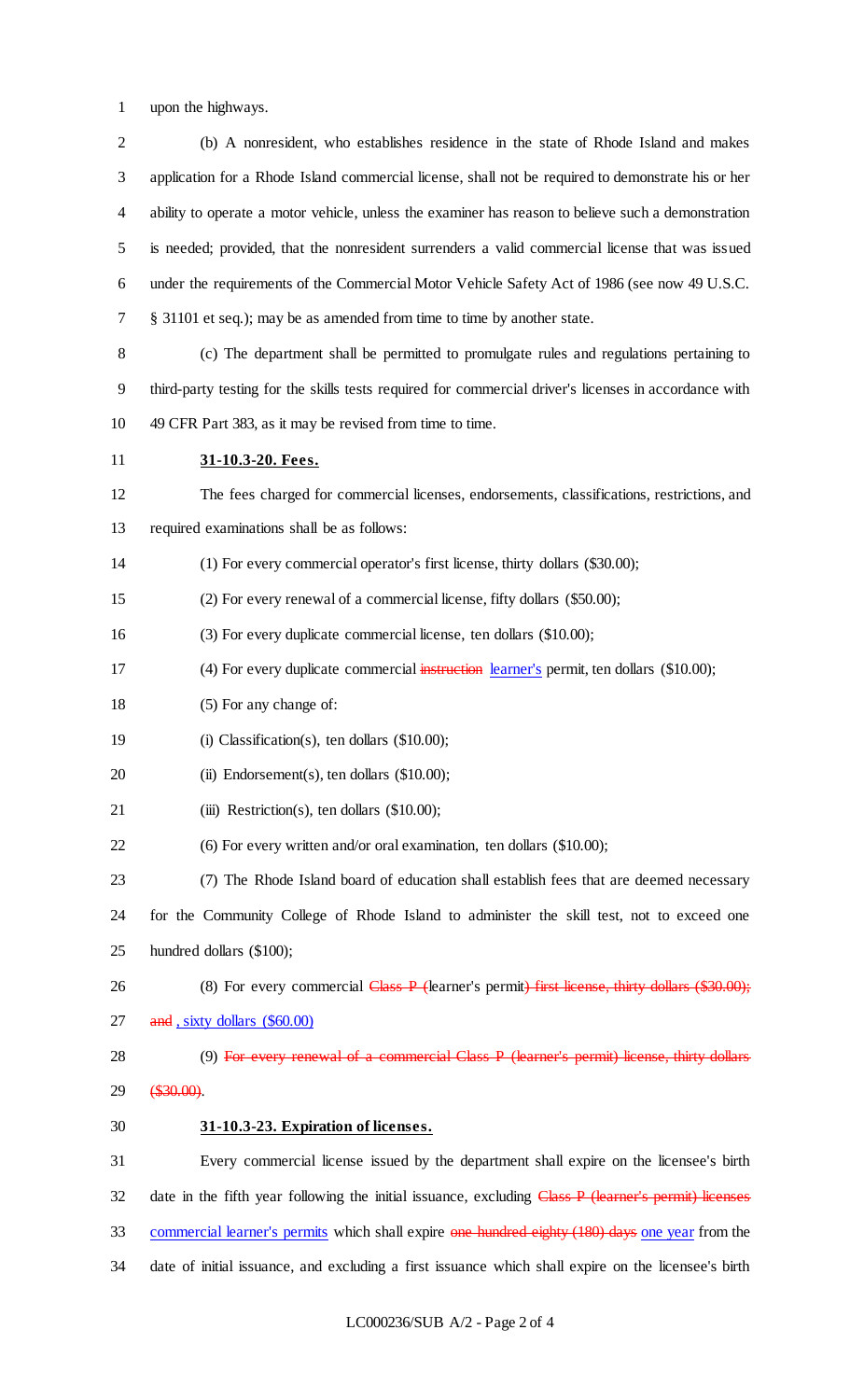- date in the second year following initial issuance.
- 

# **31-10.3-30. Commercial driver's license required.**

3 (a) Except when operating under a commercial instruction learner's permit and accompanied by the holder of a commercial license valid for the vehicle being operated, no person shall operate a commercial motor vehicle unless the person has been issued a valid commercial driver's license containing the endorsements, classifications, or restrictions applicable to the type of vehicle being operated.

 (b) No person shall be issued a commercial driver's license until he or she has passed a written and driving test for the operation of a commercial motor vehicle which complies with the minimum federal standards in 49 C.F.R. Part 383, as revised from time to time, and has satisfied 11 all other federal requirements as well as any other requirements imposed by state law subject to the provisions of § 31-10.3-19(a). The tests shall be prescribed and conducted by the department or a third party designated by the department.

 (c) A commercial license may be issued only to a person who operates or who intends to operate commercial motor vehicles and who is domiciled in this state.

 (d) A commercial license shall not be issued to a person during a period in which that person is disqualified from operating a commercial motor vehicle or while that person's license is suspended, revoked, cancelled, or otherwise withdrawn in any state or province of Canada; nor shall a commercial driver's license be issued to a person who has a license issued by any other state unless the person first surrenders the commercial driver's license issued by the other state, which license shall be returned to the issuing state for cancellation.

SECTION 2. This act shall take effect on January 1, 2020.

======== LC000236/SUB A/2 ========